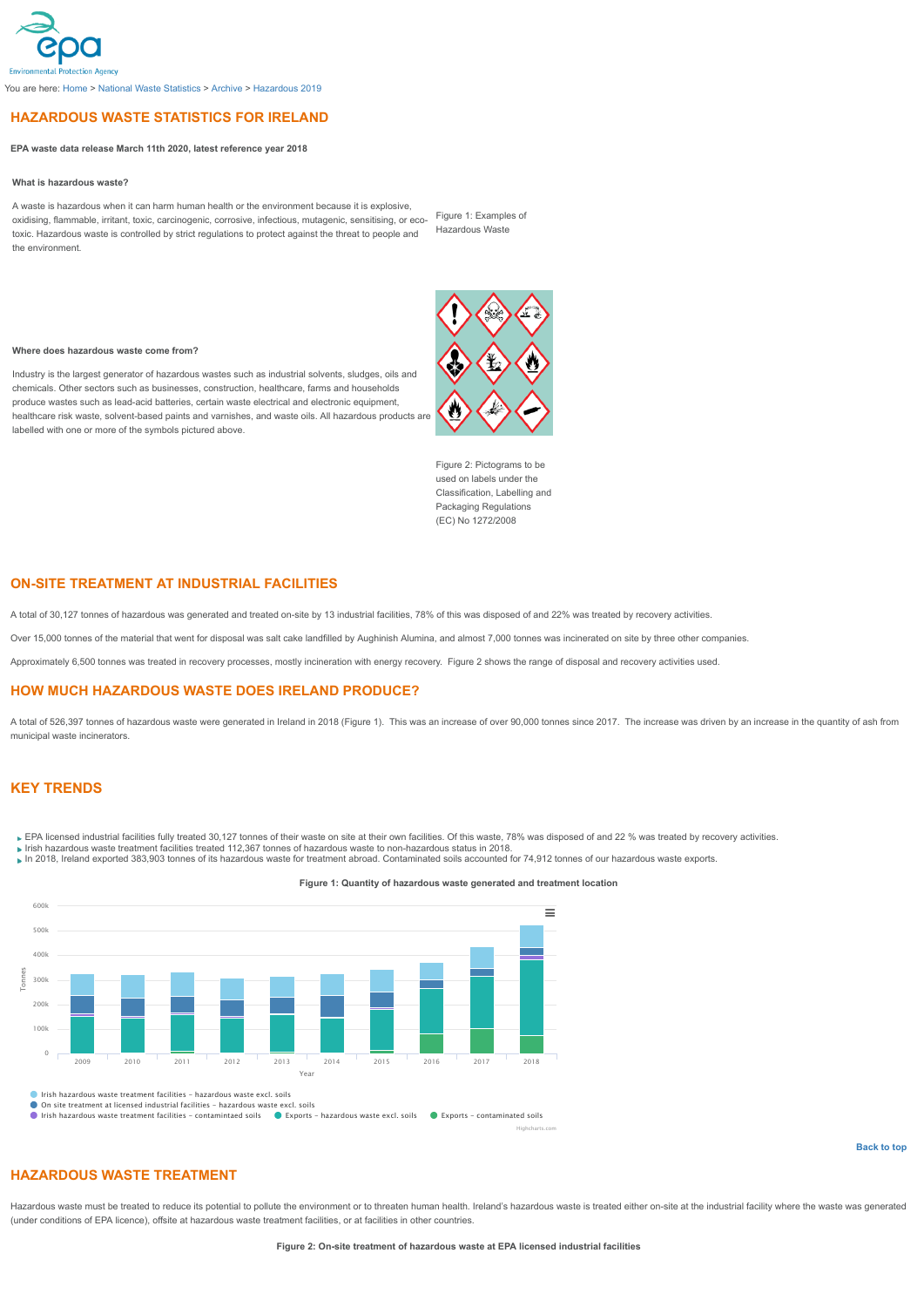

# **TREATMENT AT IRISH HAZARDOUS WASTE FACILITIES**

In 2018, a total of 112,367 tonnes of hazardous waste was treated at Irish waste facilities. This is an increase of 29% on the previous year (2017 taken as 100%), which is largely attributable to an increase in the treatment of contaminated soils. Other waste types treated included used motor oil, healthcare wastes, sludges, filter cakes, absorbents, laboratory and chemical waste and household hazardous waste from civic amenity sites. These hazardous wastes are treated until they become non-hazardous, before going for further treatment either in Ireland or abroad.

## **HAZARDOUS WASTE EXPORTS**

In 2018, Ireland exported 73% (383,903 tonnes) of its hazardous waste to other EU member states and beyond. Almost 75,000 tonnes of this was contaminated soils (see below) and a total of 308,991 tonnes was various waste types such as chemicals, medical waste, cement kiln dust and ash from municipal waste incinerators. Ireland does not have the facilities required to treat the full range of hazardous wastes it produces. The Netherlands, UK, Germany, Belgium, Norway and France together accept 99% of non-soil hazardous waste exports.

Destination countries that accepted this waste for treatment are presented below. The spike in waste sent to the Netherlands in 2018 is due to an increase of approximately 100,000 tonnes of ash from municipal waste incinerators.



### **Figure 3: Hazardous waste exports (excl. soils)**

**[Back to top](#page-0-0)**

# **CONTAMINATED SOILS**

The total amount of contaminated soil generated in Ireland in 2018 was 93,645 tonnes, a slight decrease from 2017 (see Figure 4 below). A total of 74,912 tonnes of contaminated soil was exported for treatment and the remainder was treated in Ireland. Contaminated soil accounted for 20% of our hazardous waste exports in 2018.

This soil comes from old industrial sites such as gas works, mines, tanneries, dock yards, petrol stations, etc. and is often contaminated with hazardous chemicals. Contaminated soils must be removed before the site can be used again.

### **Figure 4: Quantity of contaminated soil treated, 2010-2017**



## Highcharts.com

# **[Back to top](#page-0-0)**

| Show Table 1: Hazardous waste management |  |
|------------------------------------------|--|
|------------------------------------------|--|

<span id="page-1-0"></span>

| Year'                                                                           | 2009   | 2010   | 2011   | 2012   | 2013   | 2014   | 2015   | 2016   | 2017   | 2018   |
|---------------------------------------------------------------------------------|--------|--------|--------|--------|--------|--------|--------|--------|--------|--------|
| Irish hazardous waste treatment facilities -<br>hazardous waste excl. soils (t) | 89.992 | 93.049 | 99.513 | 89.135 | 87.690 | 91.000 | 94.000 | 69.791 | 86.909 | 93,635 |
| Irish hazardous waste treatment facilities -<br>contamintaed soils (t)          | 12,428 | 6,260  | 7,094  | 4,426  | 4,830  | 1,630  | 5,938  | 682    | 608    | 18,733 |